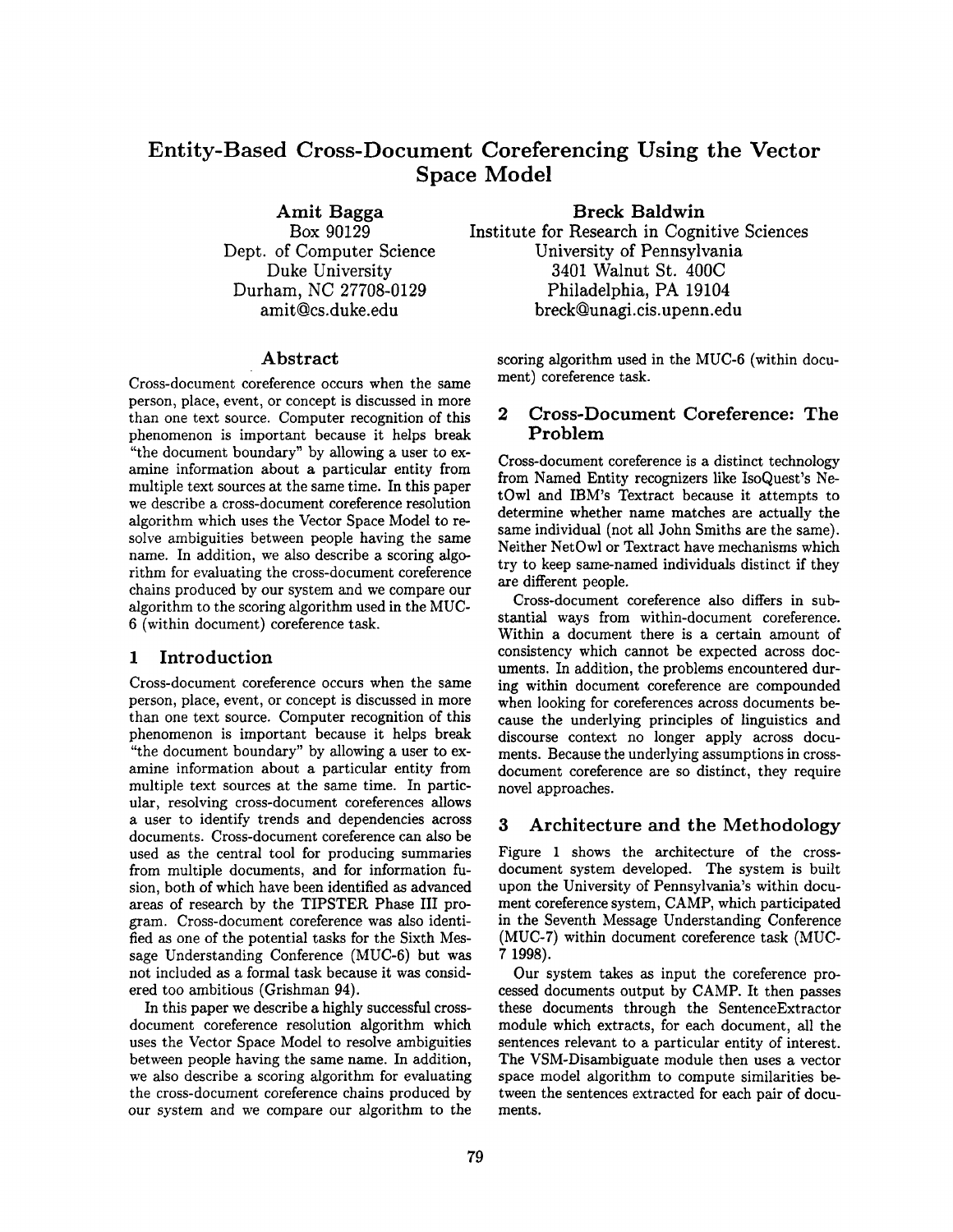

Figure 1: Architecture of the Cross-Document Coreference System

*John* Perry, *of Weston Golf Club, announced his resignation yesterday. He was the President of the Massachusetts Golf Association. During his two years in ofrice, Perry guided the MGA into a closer relationship with the Women's Golf Association of Massachusetts.* 





Figure 3: Coreference Chains for doc.36

Details about each of the main steps of the crossdocument coreference algorithm are given below.

• First, for each article, CAMP is run on the article. It produces coreference chains for all the entities mentioned in the article. For example, consider the two extracts in Figures 2 and 4. The coreference chains output by CAMP for the two extracts are shown in Figures 3 and 5.

*Oliver "Biff" Kelly of Weymouth succeeds John Perry as president of the Massachusetts Golf Association. "We will have continued growth in the future," said Kelly, who will serve for two years. "There's* been *a lot of changes and* there *will* be *continued*  changes *as we head into the year 2000."* 





Figure 5: Coreference Chains for doc.38

Next, for the coreference chain of interest within each article (for example, the coreference chain that contains "John Perry"), the Sentence Extractor module extracts all the sentences that contain the noun phrases which form the coreference chain. In other words, the SentenceExtractor module produces a "summary" of the article with respect to the entity of interest. These summaries are a special case of the query sensitive techniques being developed at Penn using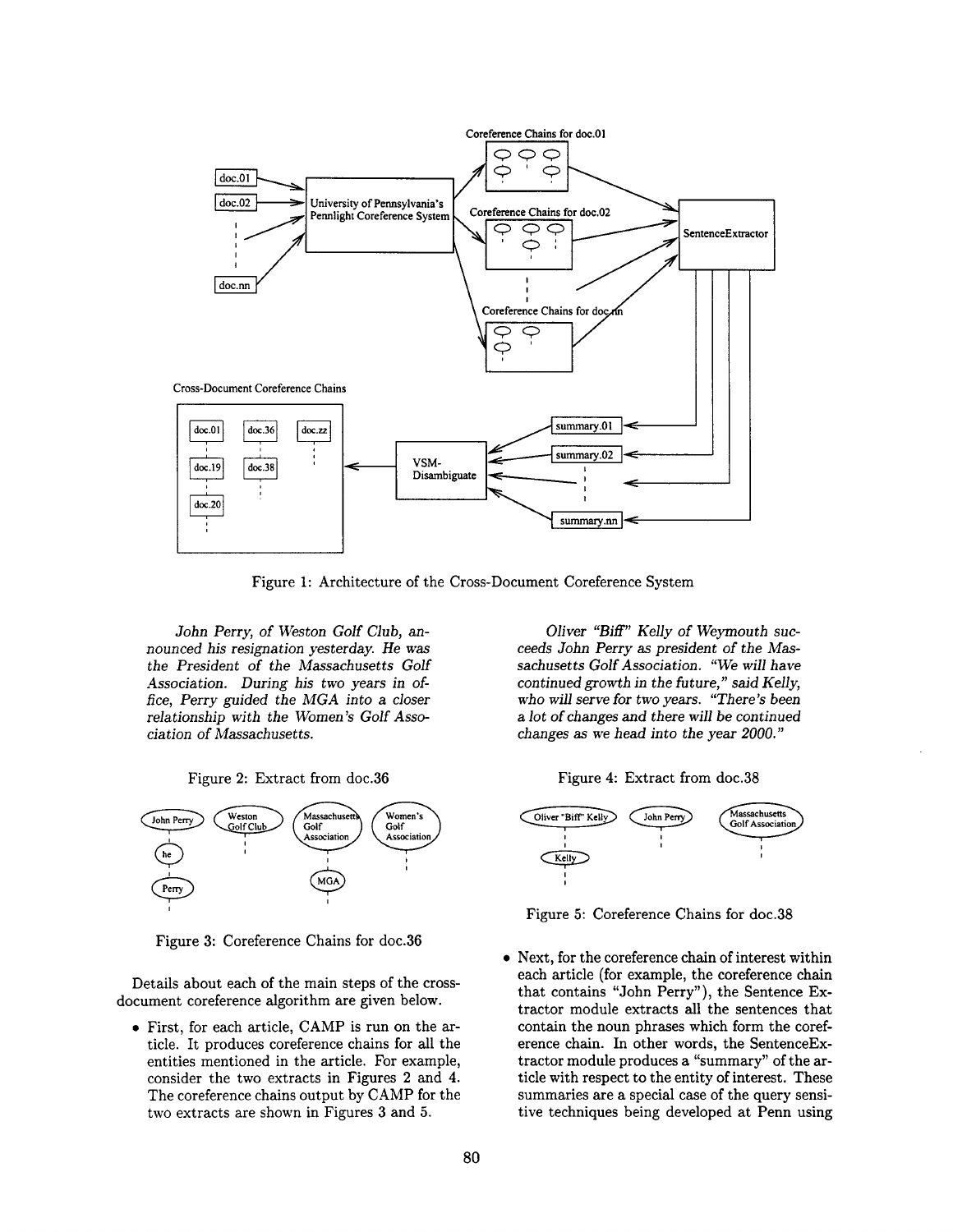CAMP. Therefore, for doc.36 (Figure 2), since at least one of the three noun phrases ("John Perry," "he," and "Perry") in the coreference chain of interest appears in each of the three sentences in the extract, the summary produced by SentenceExtractor is the extract itself. On the other hand, the summary produced by SentenceExtractor for the coreference chain of interest in doc.38 is only the first sentence of the extract because the only element of the coreference chain appears in this sentence.

\* For each article, the VSM-Disambiguate module uses the summary extracted by the SentenceExtractor and computes its similarity with the summaries extracted from each of the other articles. Summaries having similarity above a certain threshold are considered to be regarding the same entity.

# 4 University of Pennsylvania's CAMP System

The University of Pennsylvania's CAMP system resolves within document coreferences for several different classes including pronouns, and proper names (Baldwin 95). It ranked among the top systems in the coreference task during the MUC-6 and the MUC-7 evaluations.

The coreference chains output by CAMP enable us to gather all the information about the entity of interest in an article. This information about the entity is gathered by the SentenceExtractor module and is used by the VSM-Disambiguate module for disambiguation purposes. Consider the extract for doc.36 shown in Figure 2. We are able to include the fact that the John Perry mentioned in this article was the president of the Massachusetts Golf Association only because CAMP recognized that the "he" in the second sentence is coreferent with "John Perry" in the first. And it is this fact which actually helps VSM-Disambiguate decide that the two John Perrys in doc.36 and doc.38 are the same person.

### 5 The Vector Space Model

The vector space model used for disambiguating entities across documents is the standard vector space model used widely in information retrieval (Salton 89). In this model, each summary extracted by the SentenceExtractor module is stored as a vector of terms. The terms in the vector are in their morphological root form and are filtered for stop-words (words that have no information content like *a, the, of, an, ...).* If  $S_1$  and  $S_2$  are the vectors for the two summaries extracted from documents  $D_1$  and  $D_2$ , then their similarity is computed as:

$$
Sim(S_1, S_2) = \sum_{common \ terms \ t_j} w_{1j} \times w_{2j}
$$

where  $t_j$  is a term present in both  $S_1$  and  $S_2$ ,  $w_{1j}$  is the weight of the term  $t_j$  in  $S_1$  and  $w_{2j}$  is the weight of  $t_i$  in  $S_2$ .

The weight of a term  $t_j$  in the vector  $S_i$  for a summary is given by:

$$
w_{ij} = \frac{tf \times \log \frac{N}{df}}{\sqrt{s_{i1}^2 + s_{i2}^2 + \ldots + s_{in}^2}}
$$

where  $tf$  is the frequency of the term  $t_j$  in the summary,  $N$  is the total number of documents in the collection being examined, and *df* is the number of documents in the collection that the term  $t_j$  occurs in.  $\sqrt{s_{i1}^2 + s_{i2}^2 + \ldots + s_{in}^2}$  is the *cosine normalization factor* and is equal to the Euclidean length of the vector  $S_i$ .

The VSM-Disambiguate module, for each summary  $S_i$ , computes the similarity of that summary with each of the other summaries. If the similarity computed is above a pre-defined threshold, then the entity of interest in the two summaries are considered to be coreferent.

# 6 Experiments

The cross-document coreference system was tested on a highly ambiguous test set which consisted of 197 articles from 1996 and 1997 editions of the New York Times. The sole criteria for including an article in the test set was the presence or the absence of a string in the article which matched the "/John.\*?Smith/" regular expression. In other words, all of the articles either contained the name *John Smith* or contained some variation with a middle initial/name. The system did not use any New York Times data for training purposes. The answer keys regarding the cross-document chains were manually created, but the scoring was completely automated.

# 6.1 Analysis of the Data

There were 35 different *John Smiths* mentioned in the articles. Of these, 24 of them only had one article which mentioned them. The other 173 articles were regarding the 11 remaining *John Smiths.* The background of these *John Smiths ,* and the number of articles pertaining to each, varied greatly. Descriptions of a few of the *John Smiths* are: Chairman and CEO of General Motors, assistant track coach at UCLA, the legendary explorer, and the main character in Disney's Pocahontas, former president of the Labor Party of Britain.

# **7 Scoring the Output**

In order to score the cross-document coreference chains output by the system, we had to map the cross-document coreference scoring problem to a within-document coreference scoring problem. This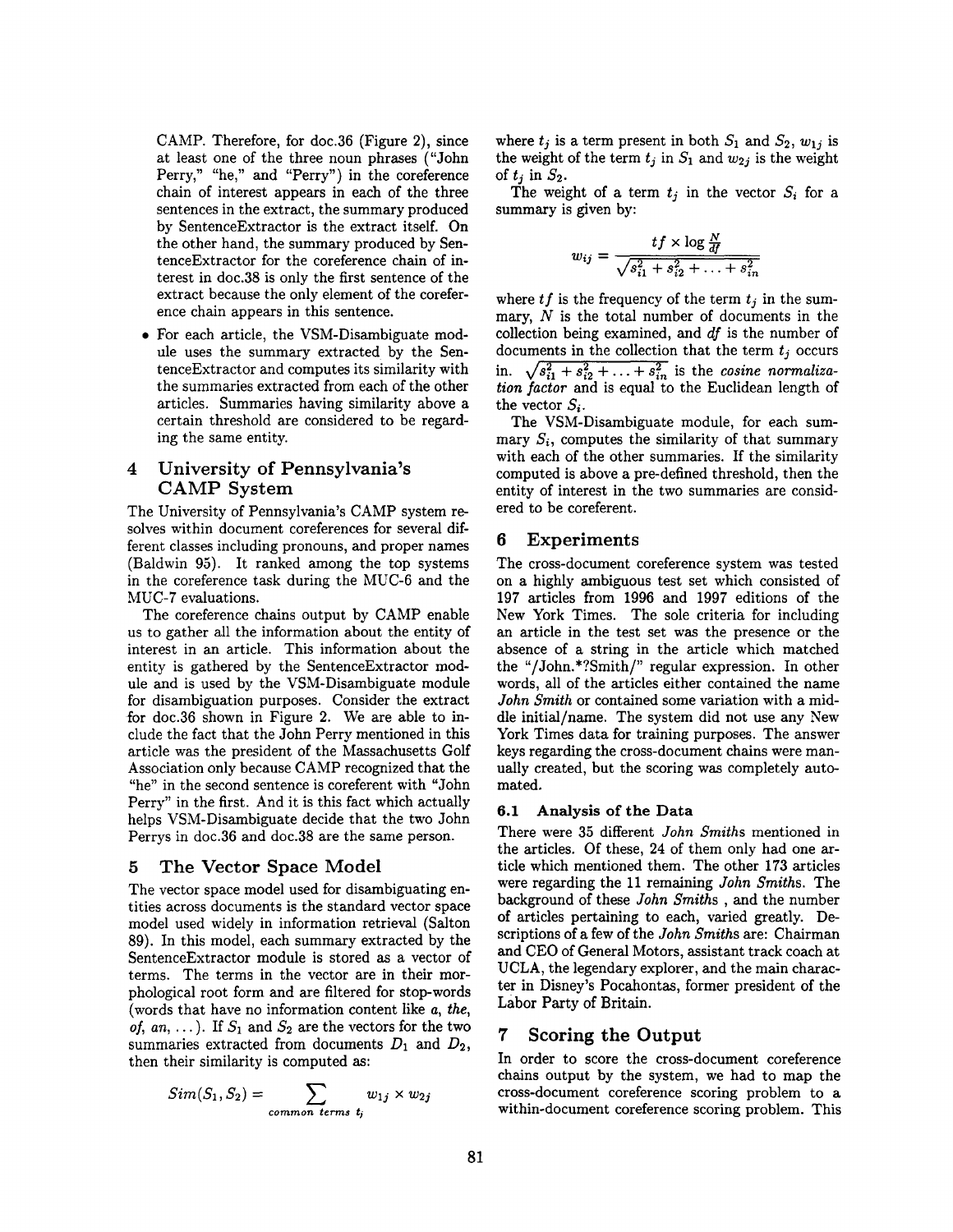was done by creating a meta document consisting 6f the file names of each of the documents that the system was run on. Assuming that each of the documents in the data set was about a single *John Smith,*  the cross-document coreference chains produced by the system could now be evaluated by scoring the corresponding within-document coreference chains in the meta document.

We used two different scoring algorithms for scoring the output. The first was the standard algorithm for within-document coreference chains which was used for the evaluation of the systems participating in the MUC-6 and the MUC-7 coreference tasks.

The shortcomings of the MUC scoring algorithm when used for the cross-document coreference task forced us to develop a second algorithm.

Details about both these algorithms follow.

#### 7.1 The MUC Coreference Scoring Algorithm<sup>1</sup>

The MUC algorithm computes precision and recall statistics by looking at the number of links identified by a system compared to the links in an answer key. In the model-theoretic description of the algorithm that follows, the term "key" refers to the manually annotated coreference chains (the truth) while the term "response" refers to the coreference chains output by a system. An equivalence set is the transitive closure of a coreference chain. The algorithm, developed by (Vilain 95), computes recall in the following way.

First, let S be an equivalence set generated by the key, and let  $R_1 \ldots R_m$  be equivalence classes generated by the response. Then we define the following functions over S:

- p(S) is a partition of S relative to the response. Each subset of S in the partition is formed by intersecting S and those response sets  $R_i$  that overlap S. Note that the equivalence classes defined by the response may include implicit singleton sets - these correspond to elements that are mentioned in the key but not in the response. For example, say the key generates the equivalence class  $S = \{A \ B \ C \ D\}$ , and the response is simply  $\langle A-B \rangle$ . The relative partition  $p(S)$  is then  ${A \mid B}$   ${C}$  and  ${D}$ .
- c(S) is the minimal number of "correct" links necessary to generate the equivalence class S. It is clear that  $c(S)$  is one less than the cardinality of S, i.e.,  $c(S) = (|S| - 1)$ .
- m(S) is the number of "missing" links in the response relative to the key set S. As noted above, this is the number of links necessary to



Figure 7: Response: Example 1

fully reunite any components of the p(S) partition. We note that this is simply one fewer than the number of elements in the partition, that is,  $m(S) = (|p(S)| - 1)$ .

Looking in isolation at a single equivalence class in the key, the recall *error* for that class is just the number of missing links divided by the number of correct links, i.e.,  $\frac{m(S)}{c(S)}$ .

Recall in turn is  $\frac{c(S)-m(S)}{c(S)}$ , which equals

$$
\frac{(|S|-1)-(|p(S)|-1)}{|S|-1}.
$$

The whole expression can now be simplified to

$$
\frac{|S|-|p(S)|}{|S|-1}.
$$

Precision is computed by switching the roles of the key and response in the above formulation.

#### 7.2 Shortcomings of the MUC Scoring **Algorithm**

While the (Vilain 95) provides intuitive results for coreference scoring, it however does not work as well in the context of evaluating cross document coreference. There are two main reasons.

1. The algorithm does not give any credit for separating out singletons (entities that occur in chains consisting only of one element, the entity itself) from other chains which have been identified. This follows from the convention in

<sup>&</sup>lt;sup>1</sup>The exposition of this scorer has been taken nearly entirely from (Vilain 95).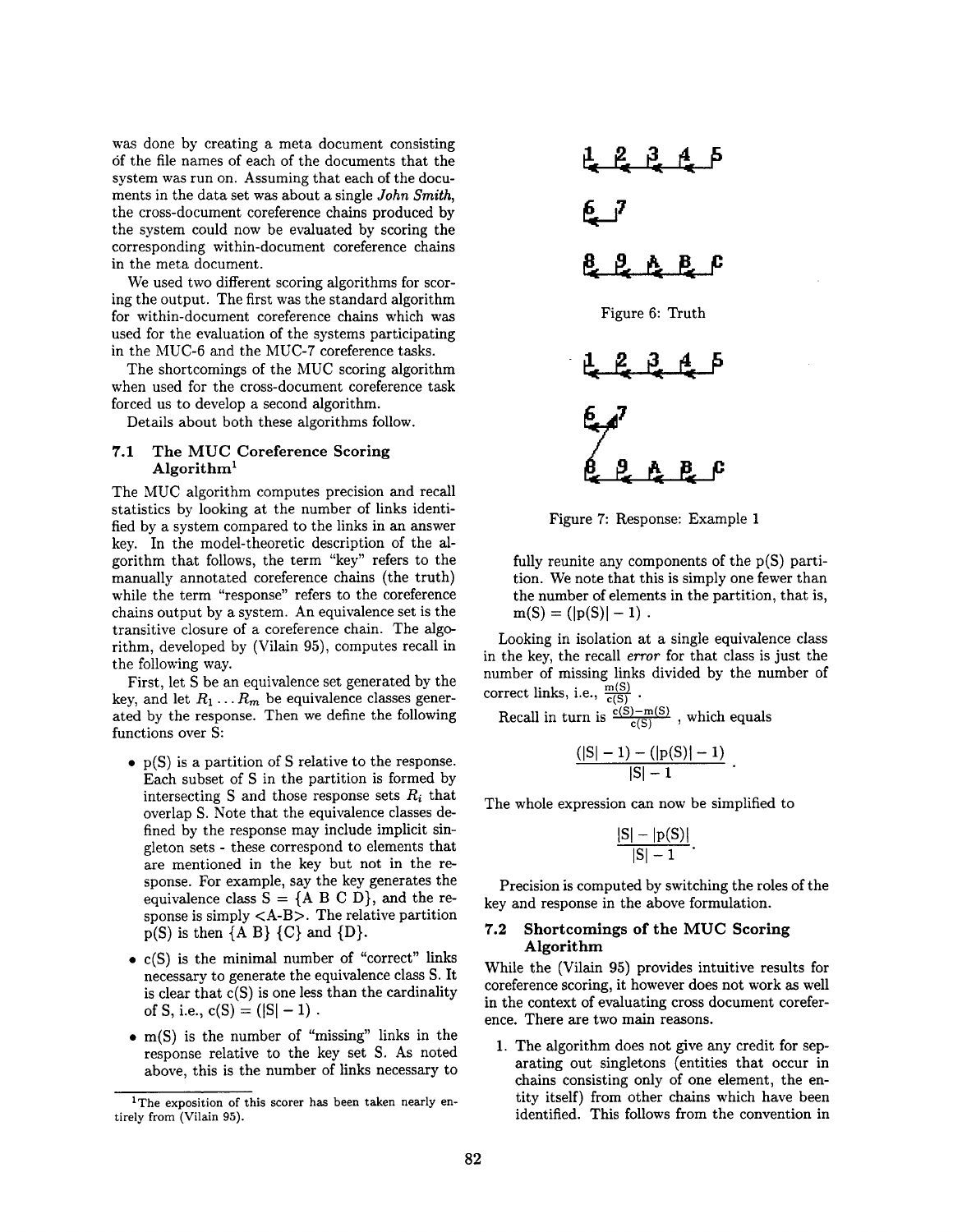

Figure 8: Response: Example 2

coreference annotation of not identifying those entities that are markable as possibly coreferent with other entities in the text. Rather, entities are only marked as being coreferent if they actually are coreferent with other entities in the text. This shortcoming could be easily enough overcome with different annotation conventions and with minor changes to the algorithm, but it is worth noting.

2. All errors are considered to be equal. The MUC scoring algorithm penalizes the precision numbers equally for all types of errors. It is our position that, for certain tasks, some coreference errors do more damage than others.

Consider the following examples: suppose the truth contains two large coreference chains and one small one (Figure 6), and suppose Figures 7 and 8 show two different responses. We will explore two different precision errors. The first error will connect one of the large coreference chains with the small one (Figure 7). The second error occurs when the two large coreference chains are related by the errant coreferent link (Figure 8). It is our position that the second error is more damaging because, compared to the first error, the second error makes more entities coreferent that should not be. This distinction is not reflected in the (Vilain 95) scorer which scores both responses as having a precision score of 90% (Figure 9).

#### 7.3 Our B-CUBED Scoring Algorithm<sup>2</sup>

Imagine a scenario where a user recalls a collection of articles about *John Smith,* finds a single article about the particular *John Smith* of interest and wants to see all the other articles about that individual. In commercial systems with News data, precision is typically the desired goal in such settings. As a result we wanted to model the accuracy of the system on a per-document basis and then build a more global score based on the sum of the user's experiences.

Consider the case where the user selects document 6 in Figure 8. This a good outcome with all the relevant documents being found by the system and no extraneous documents. If the user selected document 1, then there are 5 irrelevant documents in the systems output  $-$  precision is quite low then. The goal of our scoring algorithm then is to model the precision and recall on average when looking for more documents about the same person based on selecting a single document.

Instead of looking at the links produced by a system, our algorithm looks at the presence/absence of entities from the chains produced. Therefore, we compute the precision and recall numbers for each entity in the document. The numbers computed with respect to each entity in the document are then combined to produce final precision and recall numbers for the entire output.

For an entity, i, we define the precision and recall with respect to that entity in Figure 10.

The final precision and recall numbers are computed by the following two formulae:

Final Precision = 
$$
\sum_{i=1}^{N} w_i * Precision_i
$$

\nFinal Recall =  $\sum_{i=1}^{N} w_i * Recall_i$ 

where  $N$  is the number of entities in the document, and  $w_i$  is the weight assigned to entity i in the document. For all the examples and the experiments in this paper we assign equal weights to each entity i.e.  $w_i = 1/N$ . We have also looked at the possibilities of using other weighting schemes. Further details about the B-CUBED algorithm including a model theoretic version of the algorithm can be found in (Bagga 98a).

Consider the response shown in Figure 7. Using the B-CUBED algorithm, the precision for entity-6 in the document equals 2/7 because the chain output for the entity contains 7 elements, 2 of which are correct, namely {6,7}. The recall for entity-6, however, is 2/2 because the chain output for the entity has 2 correct elements in it and the "truth" chain for the entity only contains those 2 elements. Figure 9 shows the final precision and recall numbers computed by the B-CUBED algorithm for the examples shown in Figures 7 and 8. The figure also shows the precision and recall numbers for each entity (ordered by entity-numbers).

### 7.4 Overcoming the Shortcomings of the MUC Algorithm

The B-CUBED algorithm does overcome the the two main shortcomings of the MUC scoring algorithm discussed earlier. It implicitly overcomes the first

 $2$ The main idea of this algorithm was initially put forth by Alan W. Biermann of Duke University.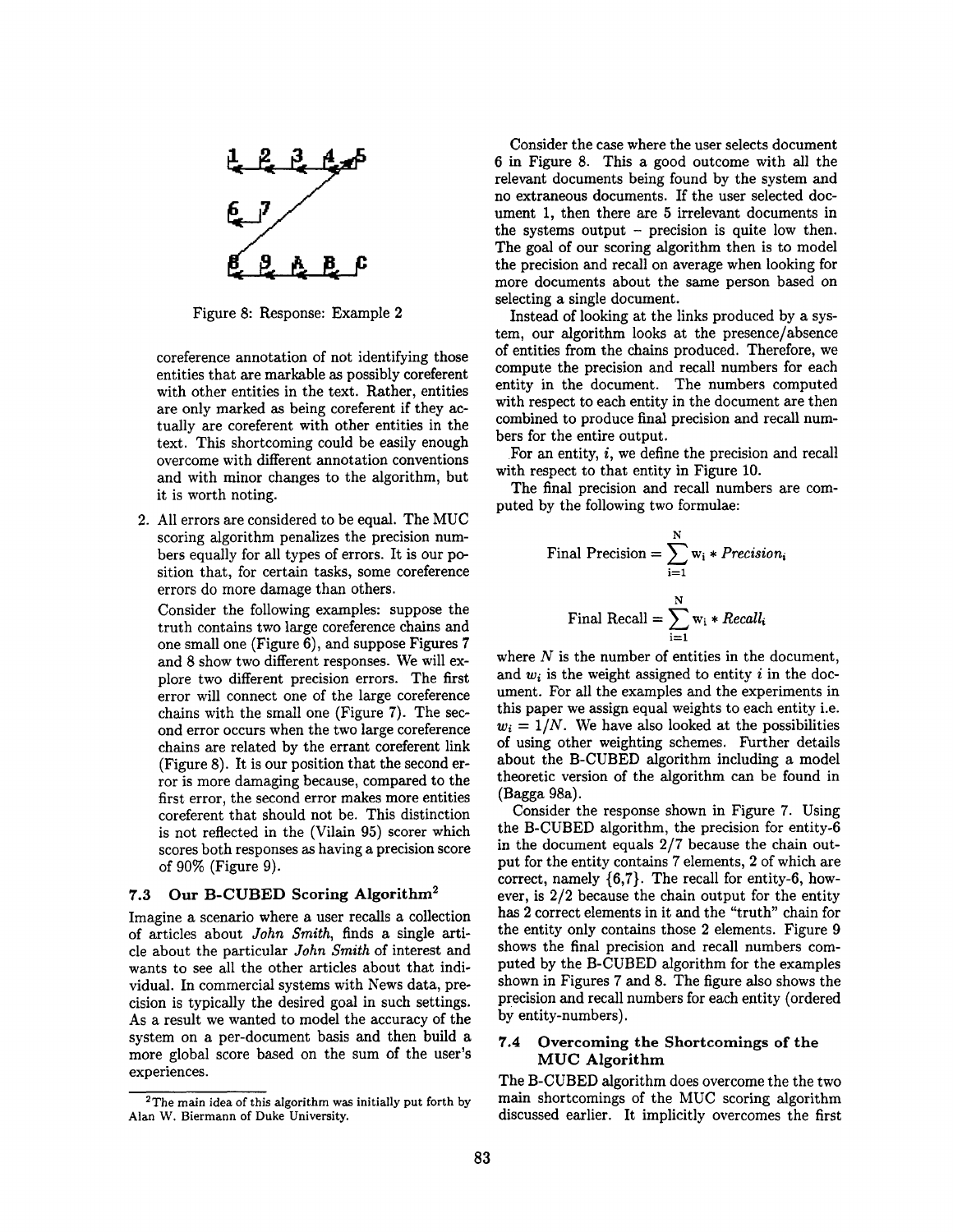| Output    | MUC Algorithm           | B-CUBED Algorithm (equal weights for every entity)                                                                                                                                                                        |
|-----------|-------------------------|---------------------------------------------------------------------------------------------------------------------------------------------------------------------------------------------------------------------------|
| Example 1 | P: $\frac{9}{10}$ (90%) | P: $\frac{1}{12}$ * $\left[\frac{5}{5} + \frac{5}{5} + \frac{5}{5} + \frac{5}{5} + \frac{5}{5} + \frac{2}{7} + \frac{2}{7} + \frac{5}{7} + \frac{5}{7} + \frac{5}{7} + \frac{5}{7} + \frac{5}{7}\right] = 76\%$           |
|           | R: $\frac{9}{9}$ (100%) | R: $\frac{1}{12}$ * $\left[\frac{5}{5} + \frac{5}{5} + \frac{5}{5} + \frac{5}{5} + \frac{5}{5} + \frac{2}{5} + \frac{2}{5} + \frac{5}{5} + \frac{5}{5} + \frac{5}{5} + \frac{5}{5} + \frac{5}{5}\right] = 100\%$          |
| Example 2 | P: $\frac{9}{10}$ (90%) | P: $\frac{1}{12}$ * $\left[\frac{5}{10} + \frac{5}{10} + \frac{5}{10} + \frac{5}{10} + \frac{5}{10} + \frac{2}{2} + \frac{2}{2} + \frac{5}{10} + \frac{5}{10} + \frac{5}{10} + \frac{5}{10} + \frac{5}{10}\right] = 58\%$ |
|           | R: $\frac{9}{9}$ (100%) | R: $\frac{1}{12}$ * $\left[\frac{5}{5} + \frac{5}{5} + \frac{5}{5} + \frac{5}{5} + \frac{5}{5} + \frac{2}{5} + \frac{2}{5} + \frac{5}{5} + \frac{5}{5} + \frac{5}{5} + \frac{5}{5} + \frac{5}{5}\right] = 100\%$          |

Figure 9: Scores of Both Algorithms on the Examples

$$
Precision_{i} = \frac{number\ of\ correct\ elements\ in\ the\ output\ chain\ containing\ entity_{i}}{number\ of\ elements\ in\ the\ output\ chain\ containing\ entity_{i}}
$$
(1)  
Recall<sub>i</sub> =  $\frac{number\ of\ correct\ elements\ in\ the\ output\ chain\ containing\ entity_{i}}{number\ of\ elements\ in\ the\ truth\ chain\ containing\ entity_{i}}$  (2)

Figure 10: Definitions for Precision and Recall for an Entity i

shortcoming of the MUC-6 algorithm by calculating the precision and recall numbers for each entity in the document (irrespective of whether an entity is part of a coreference chain). Consider the responses shown in Figures 7 and 8. We had mentioned earlier that the error of linking the the two large chains in the second response is more damaging than the error of linking one of the large chains with the smaller chain in the first response. Our scoring algorithm takes this into account and computes a final precision of 58% and 76% for the two responses respectively. In comparison, the MUC algorithm computes a precision of 90% for both the responses (Figure 9).

#### **8** Results

Figure 11 shows the precision, recall, and F-Measure (with equal weights for both precision and recall) using the B-CUBED scoring algorithm. The Vector Space Model in this case constructed the space of terms only from the summaries extracted by SentenceExtractor. In comparison, Figure 12 shows the results (using the B-CUBED scoring algorithm) when the vector space model constructed the space of terms from the articles input to the system (it still used the summaries when computing the similaxity). The importance of using CAMP to extract summaries is verified by comparing the highest F-Measures achieved by the system for the two cases. The highest F-Measure for the former case is 84.6% while the highest F-Measure for the latter case is 78.0%. In comparison, for this task, named-entity tools like NetOwl and Textract would mark all the *John Smiths* the same. Their performance using our

**Precision/Recall vs Threshold**  100 Our Alg: Precision → 90 Our AIg: Recall -+--- %,, Our **AIg: F-Measure** -o-- 80  $\cdot$  . 70 60 Percentage *~ ~',~*  50 "~ '~" G" "E}" "{3"" B" "D - ~3" "O" "~" G" "E}" "El" "El 40 30 "+ o "-+- -+- -+. \_+\_ ..+\_ \_+\_ \_+\_ \_+\_ .+\_ \_+\_ .+~..~\_ 20' 10 **I I I I I I I I**   $0 \longrightarrow$ 0 0.1 0.2 0.3 0.4 0.5 0.6 0.7 0.8 0.9 **Threshold** 

Figure 11: Precision, Recall, and F-Measure Using the B-CUBED Algorithm With Training On the Summaries

scoring algorithm is 23% precision, and 100% recall.

Figures 13 and 14 show the precision, recall, and F-Measure calculated using the MUC scoring algorithm. Also, the baseline case when all the *John Smiths are* considered to be the same person achieves 83% precision and 100% recall. The high initial precision is mainly due to the fact that the MUC algorithm assumes that all errors are equal.

We have also tested our system on other classes of cross-document coreference like names of companies, and events. Details about these experiments can be found in (Bagga 98b).